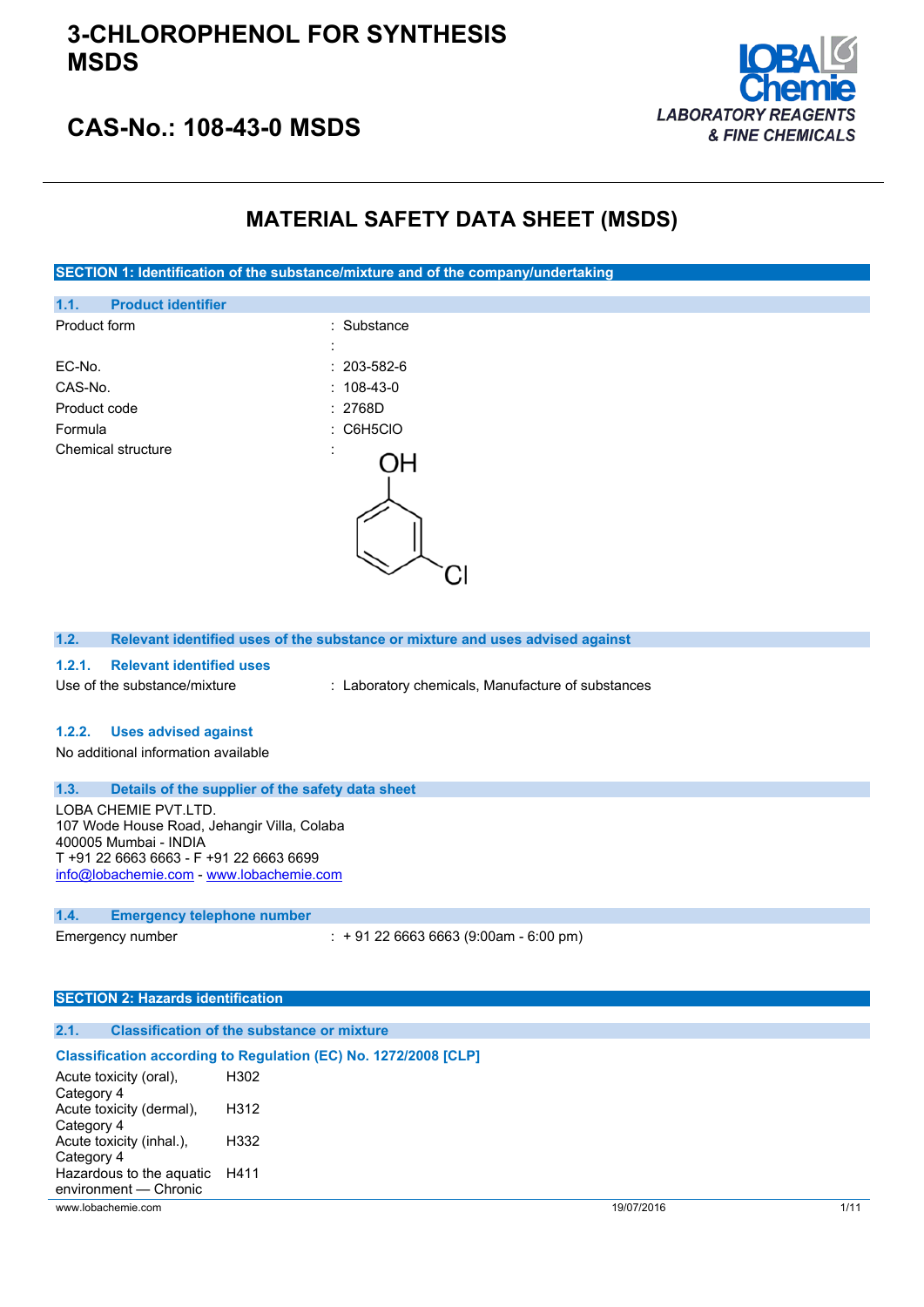Safety Data Sheet

according to Regulation (EC) No. 1907/2006 (REACH) with its amendment Regulation (EU) 2015/830

Hazard, Category 2

Full text of hazard classes and H-statements : see section 16

**Classification according to Directive 67/548/EEC [DSD] or 1999/45/EC [DPD]** Xn; R20/21/22 N; R51/53 Full text of R-phrases: see section 16

### **Adverse physicochemical, human health and environmental effects**

No additional information available



#### **2.3. Other hazards**

No additional information available

### **SECTION 3: Composition/information on ingredients**

#### **3.1. Substances**

| <b>Name</b>                  | <b>Product identifier</b>                | $\frac{9}{6}$ |
|------------------------------|------------------------------------------|---------------|
| 3-CHLOROPHENOL For Synthesis | (CAS-No.) 108-43-0<br>(EC-No.) 203-582-6 | 100           |

Full text of R- and H-statements: see section 16

#### **3.2. Mixtures**

Not applicable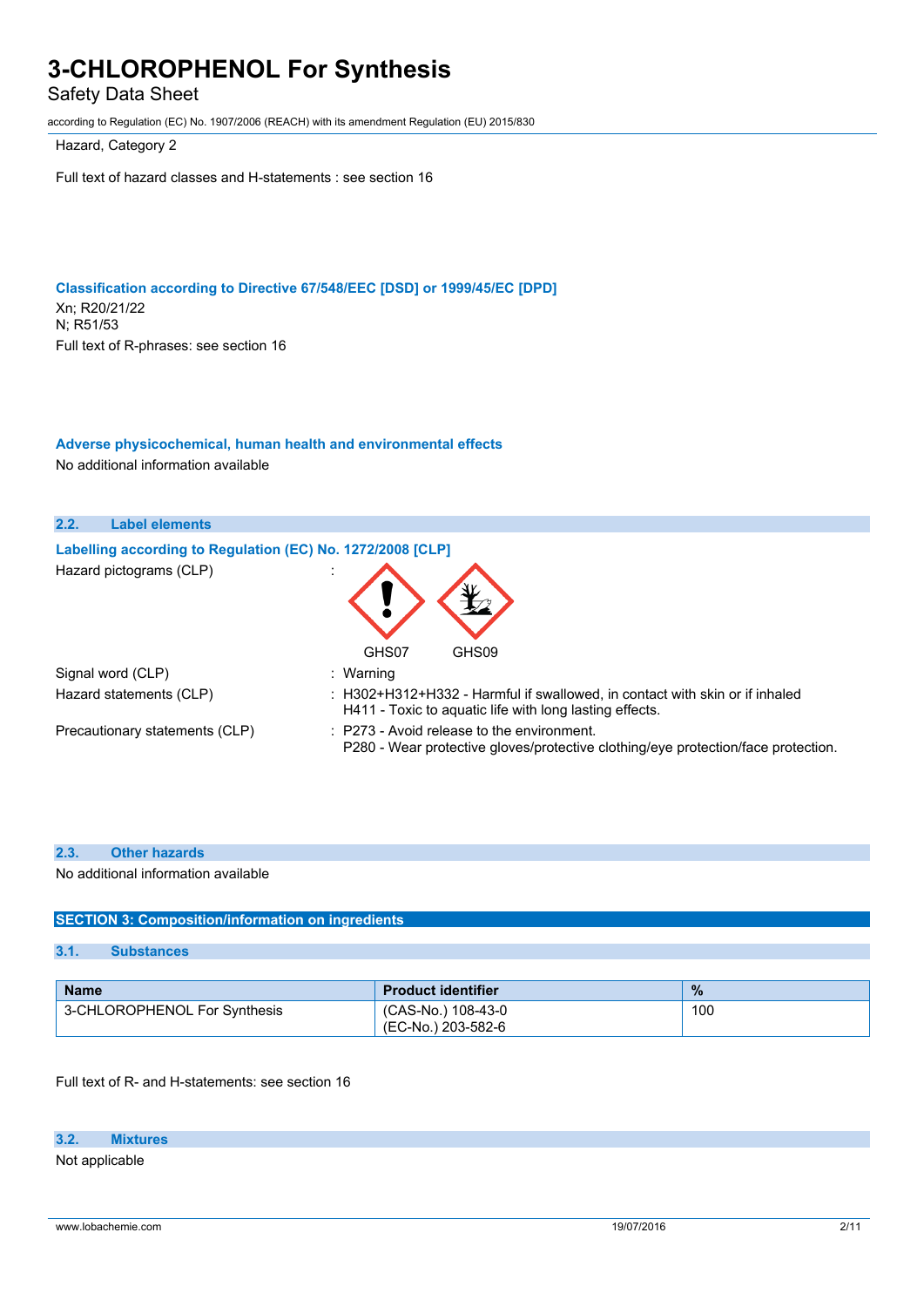Safety Data Sheet

according to Regulation (EC) No. 1907/2006 (REACH) with its amendment Regulation (EU) 2015/830

| <b>SECTION 4: First aid measures</b>                                |                                                                                                                                                         |
|---------------------------------------------------------------------|---------------------------------------------------------------------------------------------------------------------------------------------------------|
| 4.1.<br><b>Description of first aid measures</b>                    |                                                                                                                                                         |
| First-aid measures after inhalation                                 | : Assure fresh air breathing. If breathing is difficult, remove victim to fresh air and keep<br>at rest in a position comfortable for breathing.        |
| First-aid measures after skin contact                               | : Wash with plenty of water/ Wash contaminated clothing before reuse. Get<br>medical advice/attention.                                                  |
| First-aid measures after eye contact                                | : Rinse cautiously with water for several minutes. Remove contact lenses, if present<br>and easy to do. Continue rinsing. Get medical advice/attention. |
| First-aid measures after ingestion                                  | : Rinse mouth. Do not induce vomiting. Get medical advice/attention.                                                                                    |
| 4.2.<br>Most important symptoms and effects, both acute and delayed |                                                                                                                                                         |
| Symptoms/effects after inhalation                                   | : Harmful if inhaled.                                                                                                                                   |
| Symptoms/effects after skin contact                                 | : Harmful in contact with skin.                                                                                                                         |
| Symptoms/effects after ingestion                                    | : Harmful if swallowed.                                                                                                                                 |
| 4.3.<br>Treat symptomatically.                                      | Indication of any immediate medical attention and special treatment needed                                                                              |
| <b>SECTION 5: Firefighting measures</b>                             |                                                                                                                                                         |
|                                                                     |                                                                                                                                                         |
| 5.1.<br><b>Extinguishing media</b>                                  |                                                                                                                                                         |
| Suitable extinguishing media                                        | : Carbon dioxide. Dry powder. Foam. Water spray.                                                                                                        |
| Unsuitable extinguishing media                                      | : Do not use extinguishing media containing water.                                                                                                      |
| 5.2.<br>Special hazards arising from the substance or mixture       |                                                                                                                                                         |
| No additional information available                                 |                                                                                                                                                         |
| 5.3.<br><b>Advice for firefighters</b>                              |                                                                                                                                                         |
| Protection during firefighting                                      | : Do not enter fire area without proper protective equipment, including respiratory<br>protection.                                                      |
| <b>SECTION 6: Accidental release measures</b>                       |                                                                                                                                                         |
| 6.1.                                                                | Personal precautions, protective equipment and emergency procedures                                                                                     |
| 6.1.1.                                                              |                                                                                                                                                         |
| For non-emergency personnel<br><b>Emergency procedures</b>          |                                                                                                                                                         |
|                                                                     | : Evacuate unnecessary personnel.                                                                                                                       |
| 6.1.2. For emergency responders                                     |                                                                                                                                                         |
| Protective equipment                                                | : Use personal protective equipment as required.                                                                                                        |
| 6.2.<br><b>Environmental precautions</b>                            |                                                                                                                                                         |
| Avoid release to the environment.                                   |                                                                                                                                                         |
| 6.3.<br>Methods and material for containment and cleaning up        |                                                                                                                                                         |
| Methods for cleaning up                                             | : On land, sweep or shovel into suitable containers. Collect spillage.                                                                                  |
| <b>Reference to other sections</b><br>6.4.                          |                                                                                                                                                         |
| No additional information available                                 |                                                                                                                                                         |
| <b>SECTION 7: Handling and storage</b>                              |                                                                                                                                                         |
| 7.1.<br><b>Precautions for safe handling</b>                        |                                                                                                                                                         |
| Precautions for safe handling                                       | : Avoid contact with skin and eyes. Do not breathe vapours.                                                                                             |
| Hygiene measures                                                    | : Wash hands and other exposed areas with mild soap and water before eating,<br>drinking or smoking and when leaving work.                              |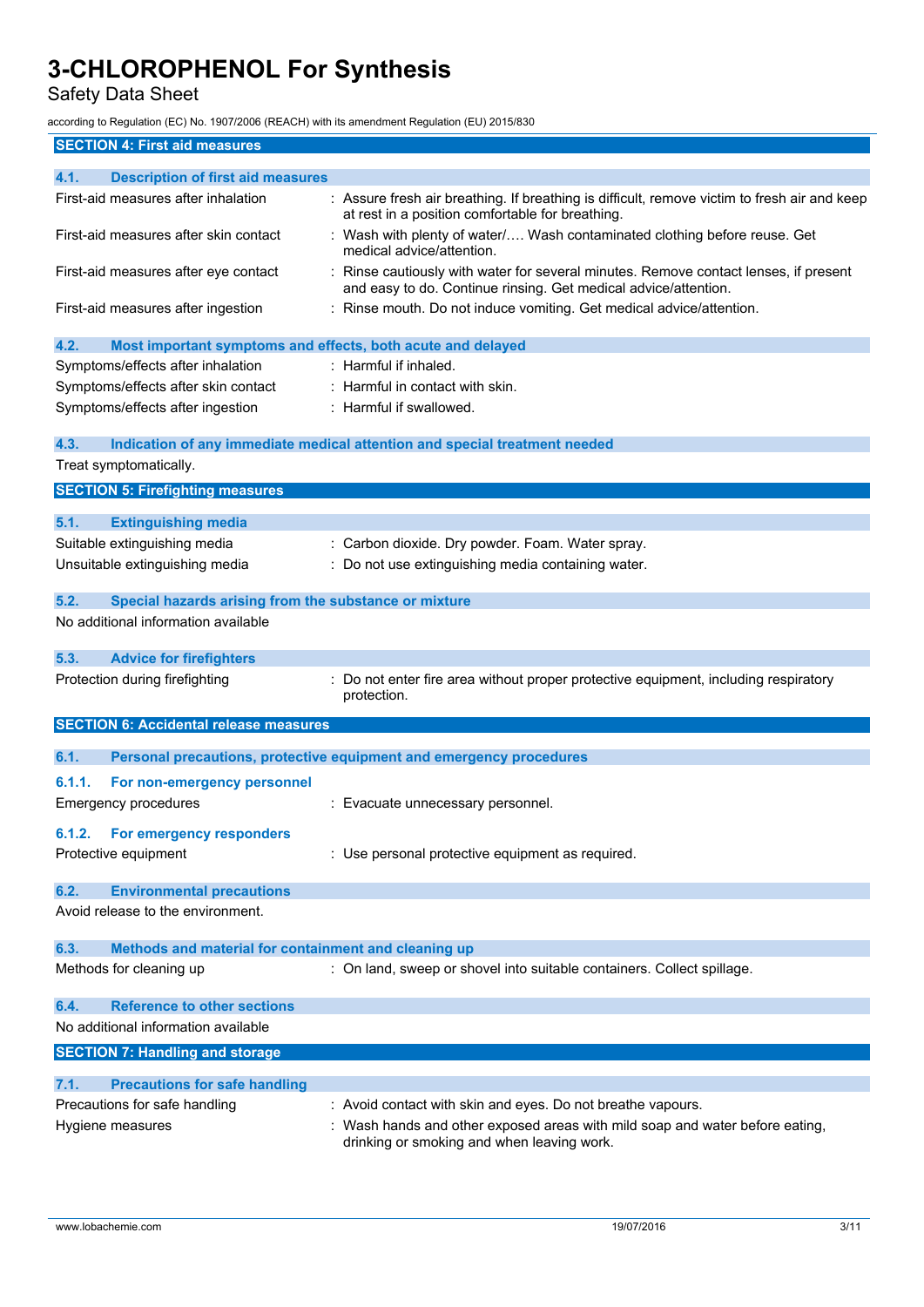Safety Data Sheet

according to Regulation (EC) No. 1907/2006 (REACH) with its amendment Regulation (EU) 2015/830

| 7.2.                                                    | Conditions for safe storage, including any incompatibilities                                       |
|---------------------------------------------------------|----------------------------------------------------------------------------------------------------|
| Storage conditions                                      | : Store in a well-ventilated place. Keep container tightly closed. Store in original<br>container. |
| <b>Specific end use(s)</b><br>7.3.                      |                                                                                                    |
| No additional information available                     |                                                                                                    |
| <b>SECTION 8: Exposure controls/personal protection</b> |                                                                                                    |
| <b>Control parameters</b><br>8.1.                       |                                                                                                    |
| No additional information available                     |                                                                                                    |
|                                                         |                                                                                                    |
|                                                         |                                                                                                    |

| <b>Exposure controls</b><br>8.2.                              |                                    |
|---------------------------------------------------------------|------------------------------------|
| Hand protection                                               | : Protective gloves                |
| Eye protection                                                | Chemical goggles or safety glasses |
| Skin and body protection                                      | Wear suitable protective clothing  |
| Respiratory protection                                        | : Wear appropriate mask            |
| <b>SECTION 9: Physical and chemical properties</b>            |                                    |
| 9.1.<br>Information on basic physical and chemical properties |                                    |
| Physical state                                                | : Solid                            |
| Colour                                                        | : Yellow.                          |
| Odour                                                         | : No data available                |
| Odour threshold                                               | : No data available                |
| pH                                                            | : No data available                |
| Relative evaporation rate (butylacetate=1)                    | : No data available                |
| Melting point                                                 | : $31 - 34$ °C                     |
| Freezing point                                                | : No data available                |
| Boiling point                                                 | : $\geq$ 214 °C                    |
| Flash point                                                   | : $\geq$ 120 °C                    |
| Auto-ignition temperature                                     | : No data available                |
| Decomposition temperature                                     | : No data available                |
| Flammability (solid, gas)                                     | : No data available                |
| Vapour pressure                                               | : No data available                |
| Relative vapour density at 20 °C                              | : No data available                |
| Relative density                                              | : No data available                |
| Density                                                       | : $1.218$ g/cm <sup>3</sup>        |
|                                                               |                                    |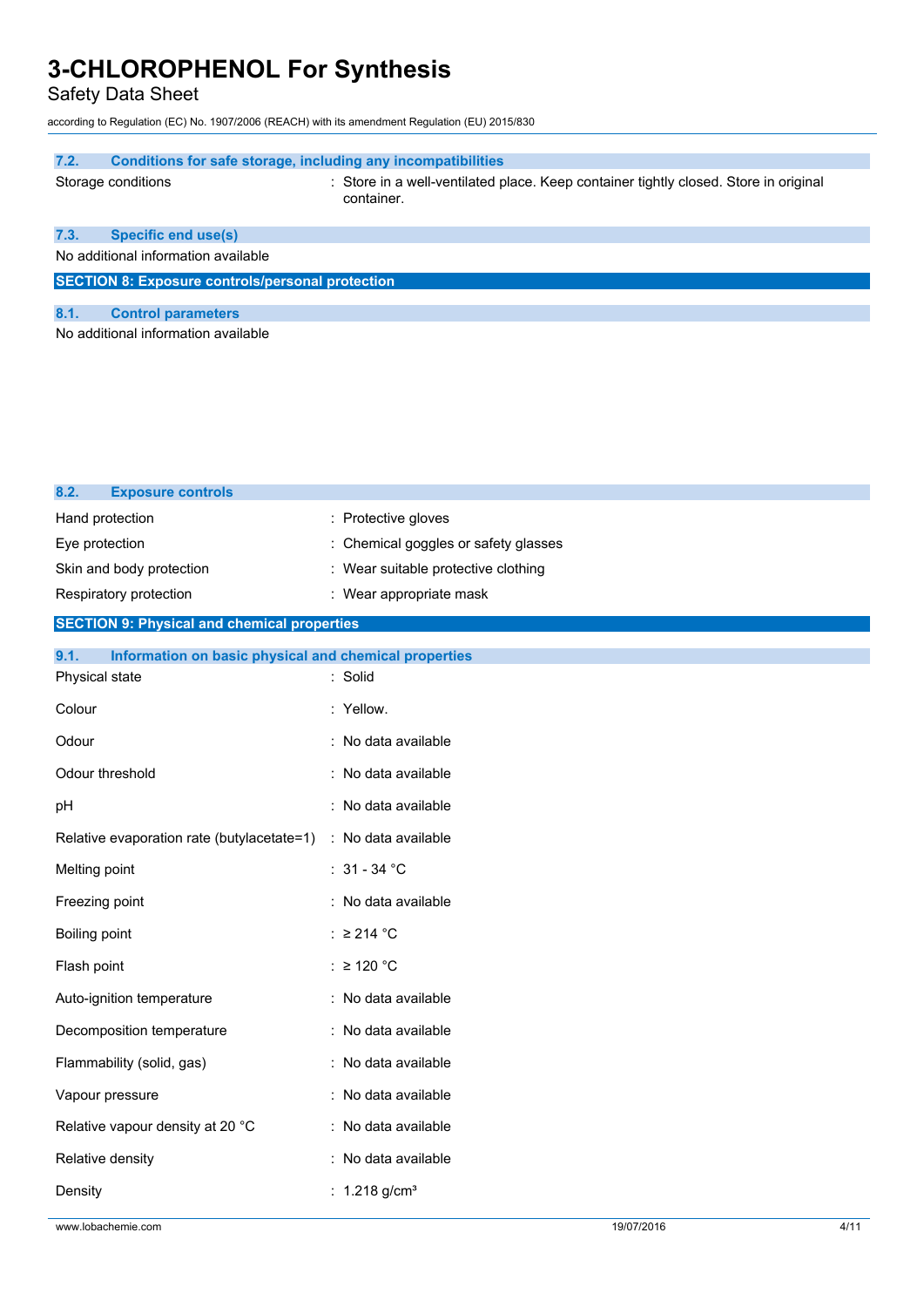### Safety Data Sheet

according to Regulation (EC) No. 1907/2006 (REACH) with its amendment Regulation (EU) 2015/830

| Solubility                  | : No data available |
|-----------------------------|---------------------|
| Log Pow                     | : No data available |
| Viscosity, kinematic        | : No data available |
| Viscosity, dynamic          | : No data available |
| <b>Explosive properties</b> | : No data available |
| Oxidising properties        | : No data available |
| <b>Explosive limits</b>     | : No data available |

| 9.2.                                    | <b>Other information</b>                     |  |
|-----------------------------------------|----------------------------------------------|--|
|                                         | No additional information available          |  |
|                                         | <b>SECTION 10: Stability and reactivity</b>  |  |
| 10.1.<br><b>Reactivity</b>              |                                              |  |
|                                         | No additional information available          |  |
| 10.2.                                   | <b>Chemical stability</b>                    |  |
| Stable under normal conditions.         |                                              |  |
| 10.3.                                   | <b>Possibility of hazardous reactions</b>    |  |
|                                         | No additional information available          |  |
| 10.4.                                   | <b>Conditions to avoid</b>                   |  |
| Direct sunlight. Air contact. Moisture. |                                              |  |
| 10.5.                                   | <b>Incompatible materials</b>                |  |
| Oxidizing agent.                        |                                              |  |
| 10.6.                                   | <b>Hazardous decomposition products</b>      |  |
|                                         | No additional information available          |  |
|                                         | <b>SECTION 11: Toxicological information</b> |  |

| Information on toxicological effects<br>11.1. |                                                                                                        |
|-----------------------------------------------|--------------------------------------------------------------------------------------------------------|
| Acute toxicity                                | : Oral: Harmful if swallowed. Dermal: Harmful in contact with skin. Inhalation: Harmful<br>if inhaled. |
| Skin corrosion/irritation                     | : Not classified                                                                                       |
| Serious eye damage/irritation                 | : Not classified                                                                                       |
| Respiratory or skin sensitisation             | : Not classified                                                                                       |
| Germ cell mutagenicity                        | : Not classified                                                                                       |
| Carcinogenicity                               | : Not classified                                                                                       |
| Reproductive toxicity                         | : Not classified                                                                                       |
| STOT-single exposure                          | : Not classified                                                                                       |
| STOT-repeated exposure                        | : Not classified                                                                                       |
|                                               |                                                                                                        |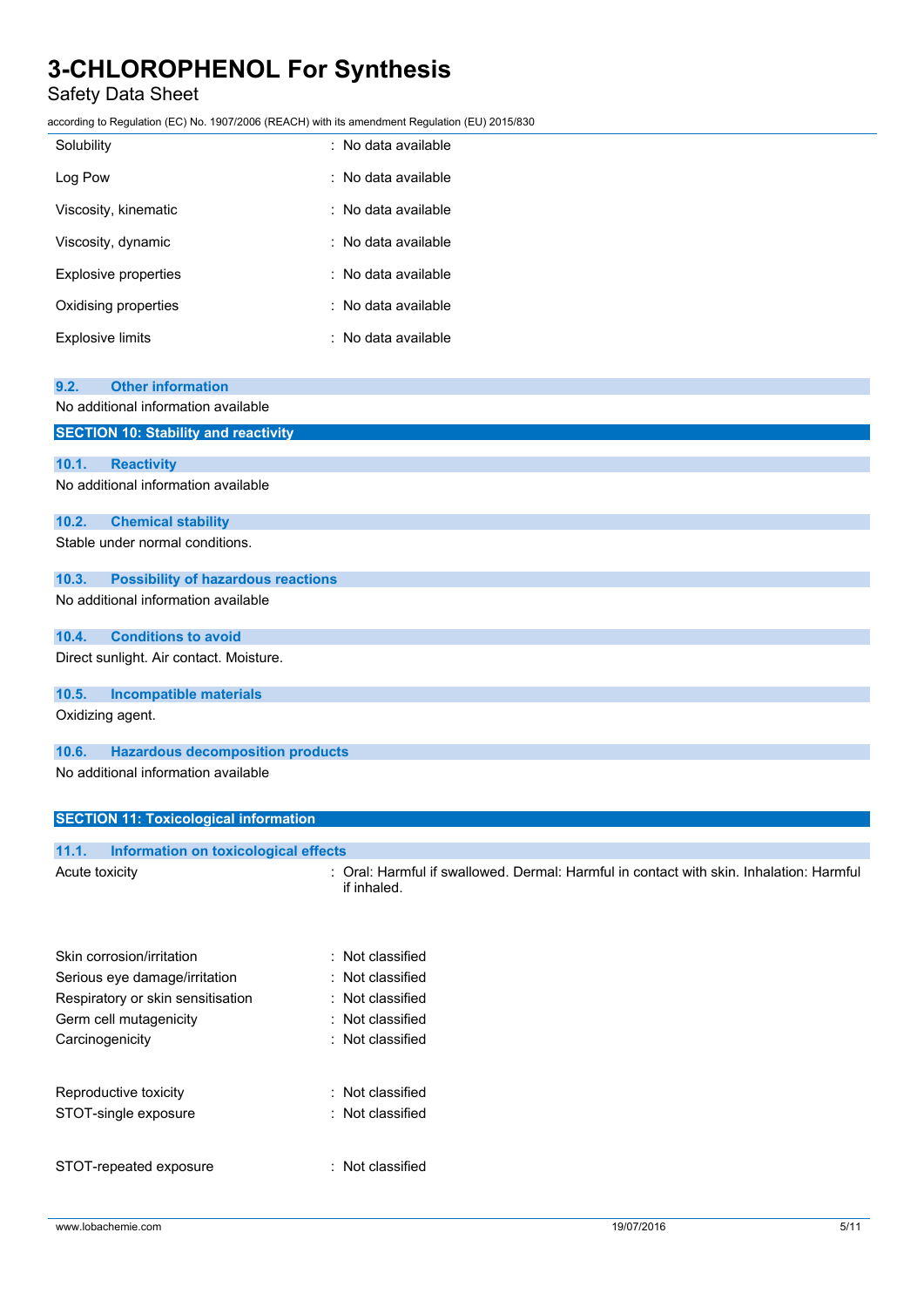Safety Data Sheet

according to Regulation (EC) No. 1907/2006 (REACH) with its amendment Regulation (EU) 2015/830

Aspiration hazard : Not classified

| <b>SECTION 12: Ecological information</b>                                                 |                                                                |
|-------------------------------------------------------------------------------------------|----------------------------------------------------------------|
| 12.1.<br><b>Toxicity</b>                                                                  |                                                                |
| No additional information available                                                       |                                                                |
|                                                                                           |                                                                |
|                                                                                           |                                                                |
|                                                                                           |                                                                |
|                                                                                           |                                                                |
| 12.2.<br><b>Persistence and degradability</b>                                             |                                                                |
| No additional information available                                                       |                                                                |
|                                                                                           |                                                                |
| 12.3.<br><b>Bioaccumulative potential</b>                                                 |                                                                |
| No additional information available                                                       |                                                                |
|                                                                                           |                                                                |
| 12.4.<br><b>Mobility in soil</b><br>No additional information available                   |                                                                |
|                                                                                           |                                                                |
|                                                                                           |                                                                |
| 12.5.<br><b>Results of PBT and vPvB assessment</b><br>No additional information available |                                                                |
|                                                                                           |                                                                |
|                                                                                           |                                                                |
| <b>Other adverse effects</b><br>12.6.                                                     |                                                                |
| No additional information available                                                       |                                                                |
| <b>SECTION 13: Disposal considerations</b>                                                |                                                                |
| <b>Waste treatment methods</b><br>13.1.                                                   |                                                                |
| No additional information available                                                       |                                                                |
| <b>SECTION 14: Transport information</b>                                                  |                                                                |
|                                                                                           |                                                                |
| In accordance with ADR / RID / IMDG / IATA / ADN                                          |                                                                |
|                                                                                           |                                                                |
| 14.1.<br><b>UN number</b>                                                                 |                                                                |
| UN-No. (ADR)                                                                              | : 2020                                                         |
| UN-No. (IMDG)                                                                             | 2020                                                           |
| UN-No. (IATA)<br>UN-No. (ADN)                                                             | 2020<br>: 2020                                                 |
| UN-No. (RID)                                                                              | : 2020                                                         |
|                                                                                           |                                                                |
| 14.2.<br><b>UN proper shipping name</b>                                                   |                                                                |
| Proper Shipping Name (ADR)                                                                | : CHLOROPHENOLS, SOLID                                         |
| Proper Shipping Name (IMDG)                                                               | : CHLOROPHENOLS, SOLID                                         |
| Proper Shipping Name (IATA)<br>Proper Shipping Name (ADN)                                 | : Chlorophenols, solid<br>: CHLOROPHENOLS, SOLID               |
| Proper Shipping Name (RID)                                                                | : CHLOROPHENOLS, SOLID                                         |
| Transport document description (ADR)                                                      | : UN 2020 CHLOROPHENOLS, SOLID, 6.1, III, (E), ENVIRONMENTALLY |
|                                                                                           | <b>HAZARDOUS</b>                                               |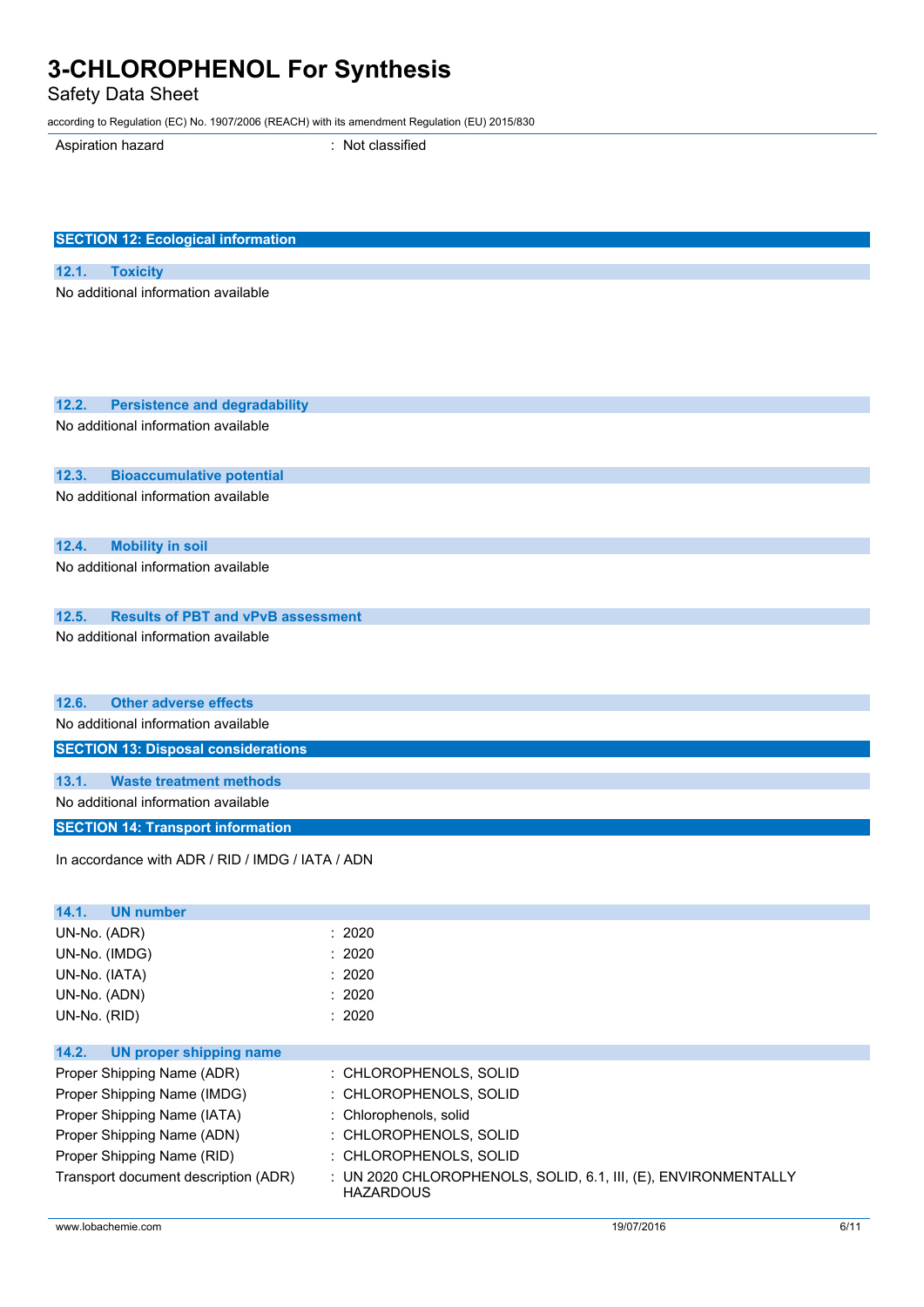### Safety Data Sheet

| according to Regulation (EC) No. 1907/2006 (REACH) with its amendment Regulation (EU) 2015/830 |                                                                                         |
|------------------------------------------------------------------------------------------------|-----------------------------------------------------------------------------------------|
| Transport document description (IMDG)                                                          | : UN 2020 CHLOROPHENOLS, SOLID, 6.1, III, MARINE<br>POLLUTANT/ENVIRONMENTALLY HAZARDOUS |
| Transport document description (IATA)                                                          | : UN 2020 Chlorophenols, solid, 6.1, III, ENVIRONMENTALLY HAZARDOUS                     |
| Transport document description (ADN)                                                           | : UN 2020 CHLOROPHENOLS, SOLID, 6.1, III, ENVIRONMENTALLY HAZARDOUS                     |
| Transport document description (RID)                                                           | : UN 2020 CHLOROPHENOLS, SOLID, 6.1, III, ENVIRONMENTALLY HAZARDOUS                     |
|                                                                                                |                                                                                         |
| 14.3.<br><b>Transport hazard class(es)</b>                                                     |                                                                                         |
| <b>ADR</b>                                                                                     |                                                                                         |
| Transport hazard class(es) (ADR)                                                               | : 6.1                                                                                   |
| Danger labels (ADR)                                                                            | : 6.1                                                                                   |
|                                                                                                |                                                                                         |
|                                                                                                |                                                                                         |
| <b>IMDG</b>                                                                                    |                                                                                         |
| Transport hazard class(es) (IMDG)                                                              | : 6.1                                                                                   |
|                                                                                                | : 6.1                                                                                   |
| Danger labels (IMDG)                                                                           |                                                                                         |
|                                                                                                |                                                                                         |
| <b>IATA</b>                                                                                    |                                                                                         |
| Transport hazard class(es) (IATA)                                                              | : 6.1                                                                                   |
| Hazard labels (IATA)                                                                           | : 6.1                                                                                   |
|                                                                                                |                                                                                         |
|                                                                                                |                                                                                         |
|                                                                                                |                                                                                         |
| <b>ADN</b>                                                                                     |                                                                                         |
| Transport hazard class(es) (ADN)                                                               | : 6.1                                                                                   |
| Danger labels (ADN)                                                                            | : 6.1                                                                                   |
|                                                                                                |                                                                                         |

### **RID**

Transport hazard class(es) (RID) : 6.1 Danger labels (RID) : 6.1

:

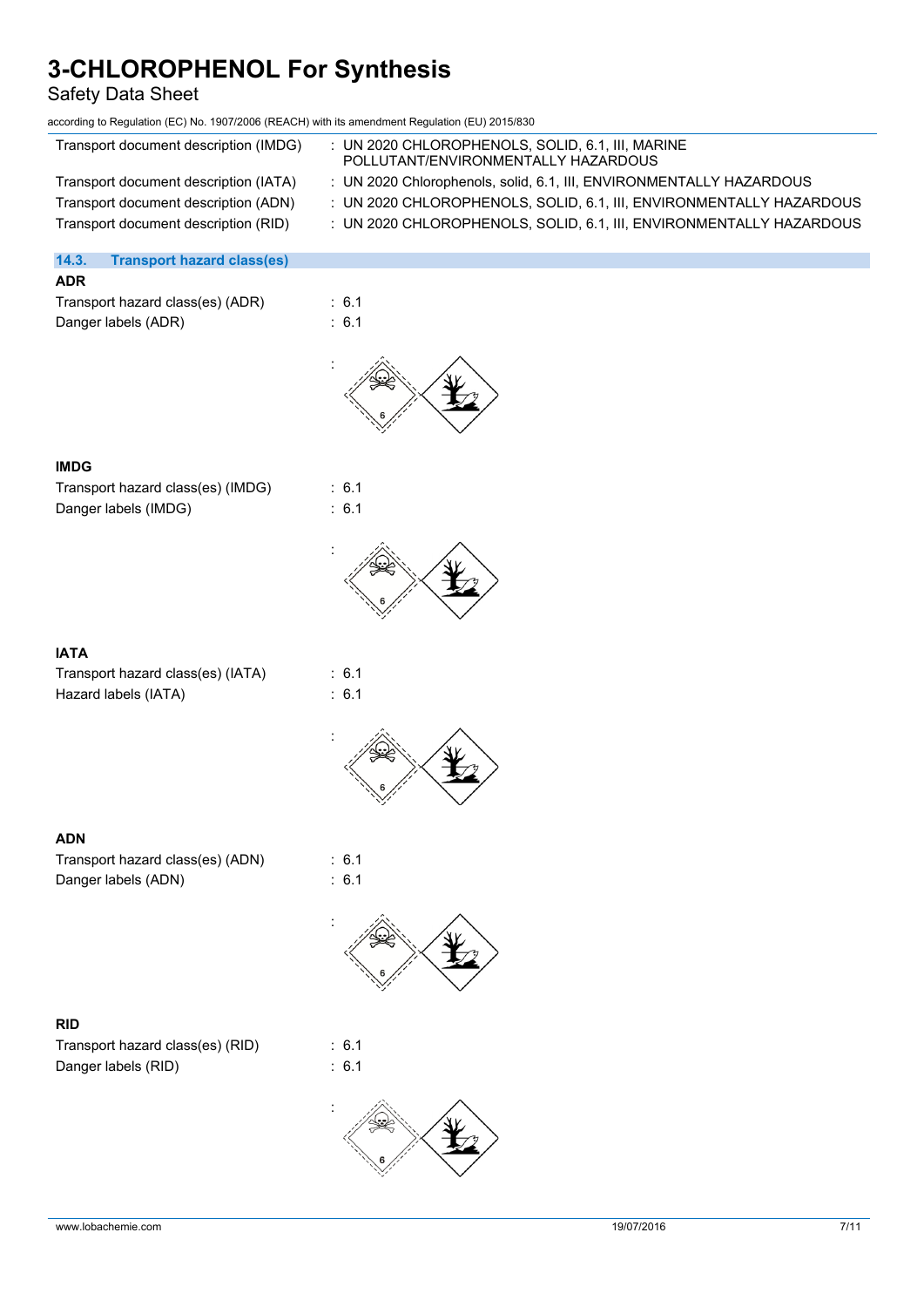### Safety Data Sheet

according to Regulation (EC) No. 1907/2006 (REACH) with its amendment Regulation (EU) 2015/830

Other information **contact to the contact of the Contract Contract Contract Contract Contract Contract Contract Contract Contract Contract Contract Contract Contract Contract Contract Contract Contract Contract Contract Co** 

| 14.4.<br><b>Packing group</b>         |                  |  |  |
|---------------------------------------|------------------|--|--|
| Packing group (ADR)                   | ÷ III            |  |  |
| Packing group (IMDG)                  | $\therefore$ III |  |  |
| Packing group (IATA)                  | $\therefore$ III |  |  |
| Packing group (ADN)                   | : III            |  |  |
| Packing group (RID)                   | $\therefore$ III |  |  |
| <b>Environmental hazards</b><br>14.5. |                  |  |  |
| Dangerous for the environment         | : Yes            |  |  |
| Marine pollutant                      | : Yes            |  |  |

#### 14.6. **14.6. Special precautions for user**

| - Overland transport                                                       |                              |
|----------------------------------------------------------------------------|------------------------------|
| Classification code (ADR)                                                  | T <sub>2</sub><br>÷.         |
| Special provisions (ADR)                                                   | : 205                        |
| Limited quantities (ADR)                                                   | : 5kg                        |
| Excepted quantities (ADR)                                                  | E1                           |
| Packing instructions (ADR)                                                 | : P002, IBC08, LP02, R001    |
| Special packing provisions (ADR)                                           | : B3                         |
| Mixed packing provisions (ADR)                                             | : MP10                       |
| Portable tank and bulk container<br>instructions (ADR)                     | : T1                         |
| Portable tank and bulk container special<br>provisions (ADR)               | <b>TP33</b>                  |
| Tank code (ADR)                                                            | SGAH                         |
| Tank special provisions (ADR)                                              | :TU15, TE19                  |
| Vehicle for tank carriage                                                  | : AT                         |
| Transport category (ADR)                                                   | : 2                          |
| Special provisions for carriage - Bulk<br>(ADR)                            | : VC1, VC2, AP7              |
| Special provisions for carriage - Loading,<br>unloading and handling (ADR) | : CV13, CV28                 |
| Special provisions for carriage - Operation<br>(ADR)                       | $:$ S9                       |
| Hazard identification number (Kemler No.)                                  | ÷<br>60                      |
| Orange plates                                                              | $\ddot{\cdot}$<br>60<br>2020 |
| Tunnel restriction code (ADR)                                              | : Е                          |
| EAC code                                                                   | : 2X                         |
| - Transport by sea                                                         |                              |
| Special provisions (IMDG)                                                  | : 205                        |
| Packing instructions (IMDG)                                                | : P002, LP02                 |
| IBC packing instructions (IMDG)                                            | $\ddot{\cdot}$<br>IBC08      |
| IBC special provisions (IMDG)                                              | - B3                         |
| Tank instructions (IMDG)                                                   | T <sub>1</sub>               |
| Tank special provisions (IMDG)                                             | TP33                         |
| EmS-No. (Fire)                                                             | $: F-A$                      |
| EmS-No. (Spillage)                                                         | $: S-A$                      |
| Stowage category (IMDG)                                                    | A                            |

www.lobachemie.com 8/11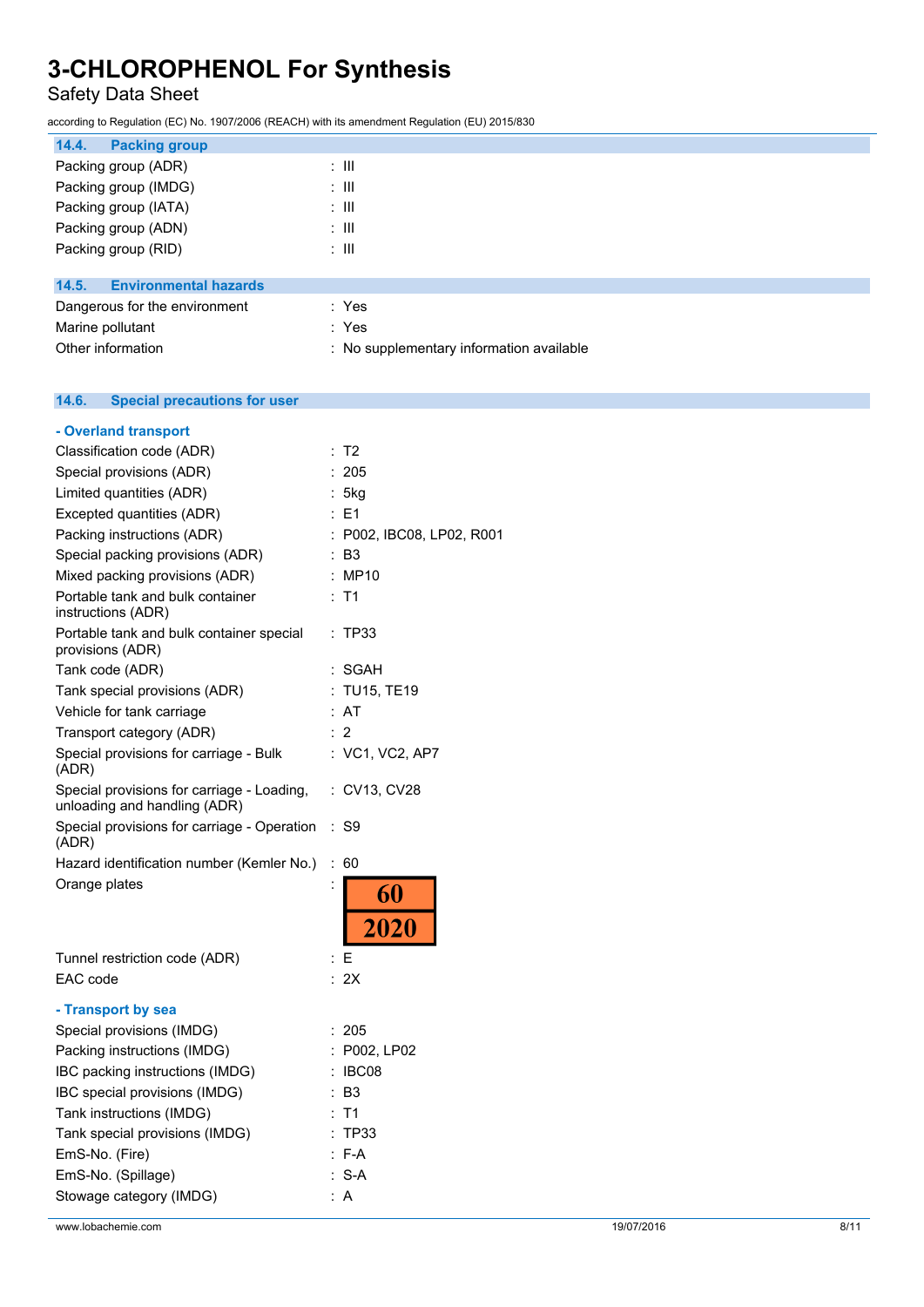Safety Data Sheet

according to Regulation (EC) No. 1907/2006 (REACH) with its amendment Regulation (EU) 2015/830

| Properties and observations (IMDG)                                         | : A wide range of toxic solids. Toxic if swallowed, by skin contact or by dust inhalation. |
|----------------------------------------------------------------------------|--------------------------------------------------------------------------------------------|
| - Air transport                                                            |                                                                                            |
| PCA Excepted quantities (IATA)                                             | $\therefore$ E1                                                                            |
| PCA Limited quantities (IATA)                                              | : Y645                                                                                     |
| PCA limited quantity max net quantity<br>(IATA)                            | : 10kg                                                                                     |
| PCA packing instructions (IATA)                                            | :670                                                                                       |
| PCA max net quantity (IATA)                                                | : 100kg                                                                                    |
| CAO packing instructions (IATA)                                            | : $677$                                                                                    |
| CAO max net quantity (IATA)                                                | : 200kg                                                                                    |
| Special provisions (IATA)                                                  | : A25                                                                                      |
| ERG code (IATA)                                                            | : 6L                                                                                       |
| - Inland waterway transport                                                |                                                                                            |
| Classification code (ADN)                                                  | : T2                                                                                       |
| Special provisions (ADN)                                                   | : 205, 802                                                                                 |
| Limited quantities (ADN)                                                   | $: 5$ kg                                                                                   |
| Excepted quantities (ADN)                                                  | $\therefore$ E1                                                                            |
| Equipment required (ADN)                                                   | $:$ PP, EP                                                                                 |
| Number of blue cones/lights (ADN)                                          | $\therefore$ 0                                                                             |
| - Rail transport                                                           |                                                                                            |
| Classification code (RID)                                                  | : T2                                                                                       |
| Special provisions (RID)                                                   | : 205                                                                                      |
| Excepted quantities (RID)                                                  | $\therefore$ E1                                                                            |
| Packing instructions (RID)                                                 | : P002, IBC08, LP02, R001                                                                  |
| Special packing provisions (RID)                                           | $\therefore$ B3                                                                            |
| Mixed packing provisions (RID)                                             | : MP10                                                                                     |
| Portable tank and bulk container<br>instructions (RID)                     | : T1                                                                                       |
| Portable tank and bulk container special<br>provisions (RID)               | : TP33                                                                                     |
| Tank codes for RID tanks (RID)                                             | : SGAH                                                                                     |
| Special provisions for RID tanks (RID)                                     | : TU15                                                                                     |
| Transport category (RID)                                                   | $\therefore$ 2                                                                             |
| Special provisions for carriage - Bulk<br>(RID)                            | $:$ VC1, VC2, AP7                                                                          |
| Special provisions for carriage - Loading,<br>unloading and handling (RID) | : CW13, CW28, CW31                                                                         |
| Colis express (express parcels) (RID)                                      | $\therefore$ CE11                                                                          |
| Hazard identification number (RID)                                         | : 60                                                                                       |

#### **14.7. Transport in bulk according to Annex II of MARPOL 73/78 and the IBC Code**

Not applicable

**SECTION 15: Regulatory information**

**15.1. Safety, health and environmental regulations/legislation specific for the substance or mixture**

### **15.1.1. EU-Regulations**

No REACH Annex XVII restrictions

3-CHLOROPHENOL For Synthesis is not on the REACH Candidate List 3-CHLOROPHENOL For Synthesis is not on the REACH Annex XIV List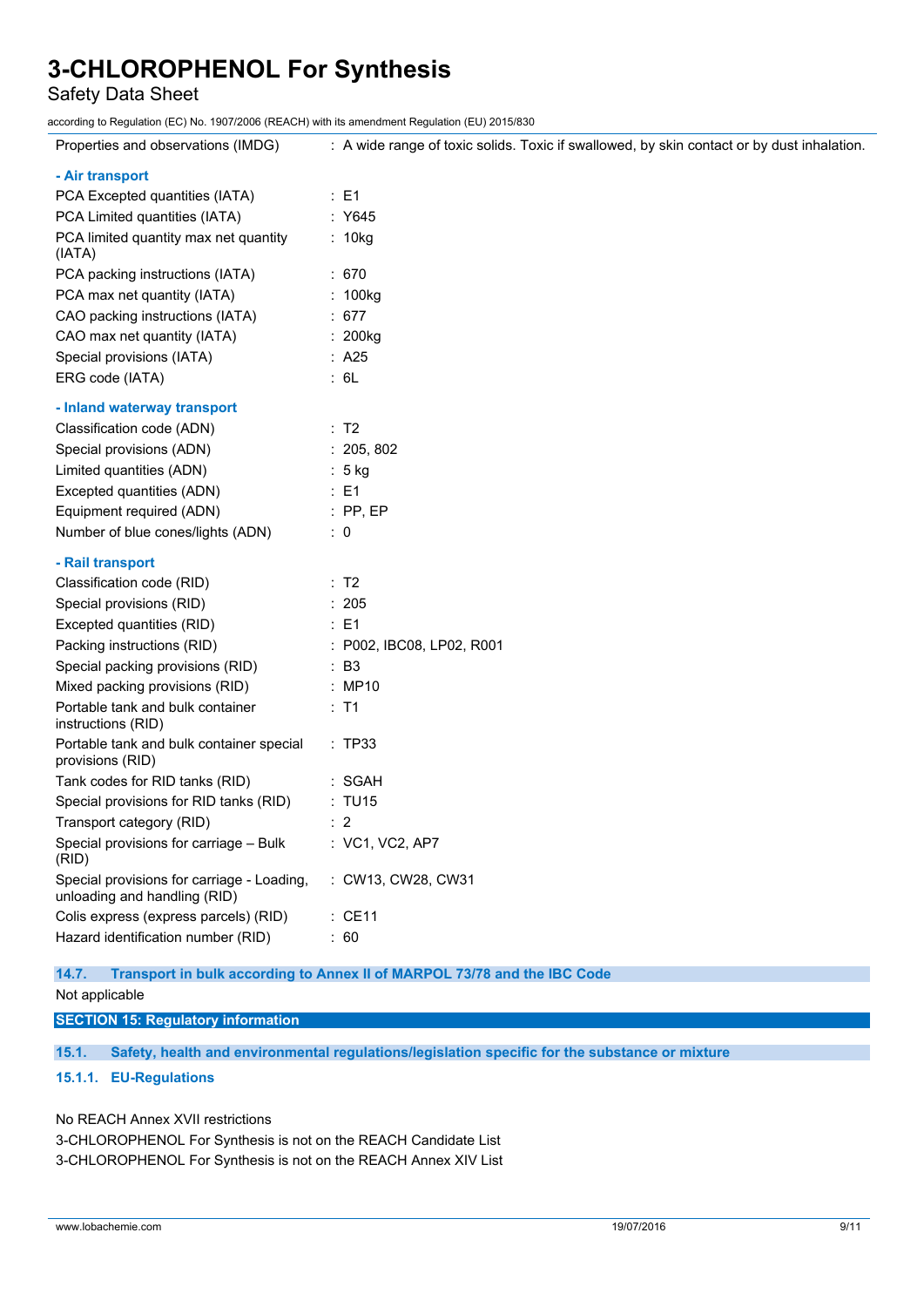Safety Data Sheet

according to Regulation (EC) No. 1907/2006 (REACH) with its amendment Regulation (EU) 2015/830

#### **15.1.2. National regulations**

### **Germany**

12th Ordinance Implementing the Federal : Is not subject of the 12. BlmSchV (Hazardous Incident Ordinance) Immission Control Act - 12.BImSchV

#### **Netherlands**

| SZW-lijst van kankerverwekkende stoffen                                                 | $\therefore$ The substance is not listed                                      |
|-----------------------------------------------------------------------------------------|-------------------------------------------------------------------------------|
| SZW-lijst van mutagene stoffen                                                          | $\therefore$ The substance is not listed                                      |
| NIET-limitatieve lijst van voor de<br>voortplanting giftige stoffen - Borstvoeding      | $\therefore$ The substance is not listed                                      |
| NIET-limitatieve lijst van voor de<br>voortplanting giftige stoffen –<br>Vruchtbaarheid | $\therefore$ The substance is not listed                                      |
| NIET-limitatieve lijst van voor de<br>voortplanting giftige stoffen – Ontwikkeling      | $\therefore$ The substance is not listed                                      |
| <b>Denmark</b>                                                                          |                                                                               |
| Recommendations Danish Regulation                                                       | : Pregnant/breastfeeding women working with the product must not be in direct |

contact with the product

### **15.2. Chemical safety assessment**

No additional information available

### **SECTION 16: Other information**

### Full text of R-, H- and EUH-statements:

| Acute Tox. 4 (Dermal)     | Acute toxicity (dermal), Category 4                                                        |
|---------------------------|--------------------------------------------------------------------------------------------|
| Acute Tox. 4 (Inhalation) | Acute toxicity (inhal.), Category 4                                                        |
| Acute Tox. 4 (Oral)       | Acute toxicity (oral), Category 4                                                          |
| <b>Aquatic Chronic 2</b>  | Hazardous to the aquatic environment - Chronic Hazard, Category 2                          |
| H302                      | Harmful if swallowed.                                                                      |
| H312                      | Harmful in contact with skin.                                                              |
| H332                      | Harmful if inhaled.                                                                        |
| H411                      | Toxic to aquatic life with long lasting effects.                                           |
| R20/21/22                 | Harmful by inhalation, in contact with skin and if swallowed                               |
| R51/53                    | Toxic to aquatic organisms, may cause long-term adverse effects in the aquatic environment |
| N                         | Dangerous for the environment                                                              |
| Xn                        | Harmful                                                                                    |